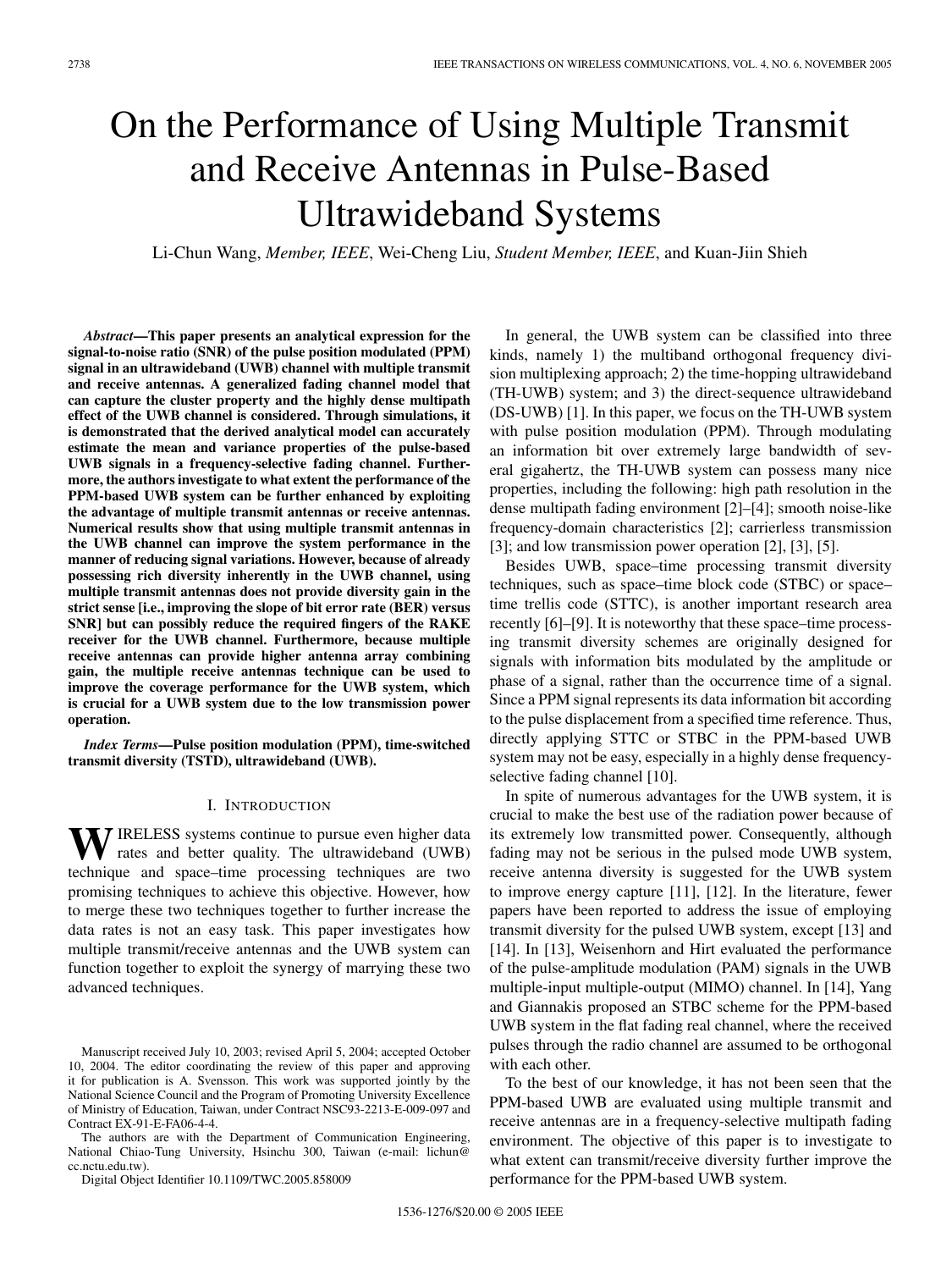Toward this end, we first analyze the statistical properties of the PPM signals in a generalized frequency-selective fading model proposed for the UWB system [15]. To accurately evaluate the UWB system performance, choosing an appropriate channel model is very crucial. In the literature, many models have been reported to characterize the UWB channel, such as [5] and [16]–[21]. In particular, according to the measurement results of [16] and [19], Zhu *et al.* [15] proposed a generalized fading channel model for the UWB application, which can possess two major properties of the UWB channel, namely: 1) clustering property and 2) highly frequency-selective fading. Through simulations, we demonstrate that the derived analytical model can accurately estimate the first-order and the second-order statistics of the pulse-based UWB signals in the considered UWB channel model.

Second, we investigate the effect of applying the transmit/ receive antenna diversity techniques in the UWB system. Specifically, we consider a time-switched transmit diversity (TSTD) scheme [22] at the transmitter end, and the templatebased pulse detection using antenna diversity at the receiver end [12]. Through simulations, we show that using multiple transmit antennas in the UWB channel can improve the system performance in the manner of reducing signal variations. Because of already possessing rich diversity inherently, using multiple transmit antennas does not provide diversity gain in the strict sense [i.e., the slope of bit error rate (BER) versus signal-to-noise ration (SNR)], but can reduce the complexity of the RAKE receiver. As for the effect of receive diversity, we demonstrate that the multiple receive antennas can improve the performance of the UWB system by providing higher antenna array combining gain even without providing the diversity gain in the strict sense.

The rest of the paper is organized as follows. Section II describes a generalized frequency-selective fading model for the UWB system. In Section III, we discuss the signal model and the template-based detection scheme for PPM signals. In Section IV, we derive the closed-form expression for the mean and variance of the PPM signal subject to the impact of the considered UWB channel. In Section V, we discuss the effect of applying the multiple transmit and receive antennas technique in UWB systems. In Section VI, we present the analytical and simulation results. We give our conclusions in Section VII.

## II. CHANNEL MODEL

To evaluate the performance of a UWB system with multipath fading, the discrete impulse response of the channel is considered, which is given as

$$
h(t) = \sum_{l=0}^{L_c - 1} \xi_l \Delta(t - lT_c)
$$
 (1)

where  $L_c$  is the number of resolvable multipath components,  $T_c$ is the chip duration or the length of the time bin, and  $\Delta(t)$  is the Dirac delta function. In (1), the amplitude fading factor on path l (denoted as  $\xi_l$ ) can be expressed as

$$
\xi_l = b_l a_l \tag{2}
$$

where  $b_l$  is equiprobable to take on the value  $\pm 1$  and  $a_l$  is the Nakagami fading term. The term  $b_l$  is used to account for the random pulse inversion that can occur due to reflections, as observed in the measurements [21].

In this paper, we consider a UWB channel characterized by the following three major properties [15]:

- 1) Gamma distribution to describe each resolvable path power;
- 2) a modified Poisson process to characterize the clustering property of the UWB channel and the number of the simultaneous arrival paths;
- 3) exponential decay to model the average resolvable path power in the time domain.

## *A. PDF of the Received Signal Power*

For the *l*th path with path gain  $\xi_l$  and  $n_l$  simultaneous arrival paths, the probability density function (PDF) of the received signal power  $y = \xi_l^2 = a_l^2$  can be characterized by a Gamma distributed random variable as [19]

$$
f_Y(y) = \frac{1}{\sigma_l^{n_l} 2^{\frac{n_l}{2}} \Gamma\left(\frac{1}{2}n_l\right)} y^{\frac{n_l}{2} - 1} e^{-\frac{y}{2\sigma_l^2}} \tag{3}
$$

where  $\Gamma(\alpha) = \int_0^\infty t^{\alpha-1} \exp(-t) dt$  and  $\sigma_l^2 = (1/n_l) \mathbb{E}[a_l^2]$ . In the following, we discuss the way to calculate the terms  $n_l$ and  $E[a_l^2]$ .

#### *B. Number of Simultaneous Arrival Paths*

The clustering property in the UWB channel can be characterized by a modified Poisson process driven through a twostate Markov chain [16]. If a resolvable path appears in the previous time bin, a Poisson arrival process will be in the high state with  $\mu_H$  average simultaneous arrival paths; otherwise, it will be in the low state with  $\mu$ <sub>L</sub> average simultaneous arrival paths, where  $\mu_{\rm H} > \mu_{\rm L}$ . Let  $n_l$  denote the simultaneous arrival paths in the *l*th time bin. Then

$$
Prob[n_l = k] = \begin{cases} \frac{\mu_{\text{H}}^k}{k!} e^{-\mu_{\text{H}}}, & \text{when } n_{l-1} \neq 0\\ \frac{\mu_{\text{L}}^k}{k!} e^{-\mu_{\text{L}}}, & \text{when } n_{l-1} = 0. \end{cases}
$$
 (4)

Note that the transition probability of a Poisson process with a mean of  $\mu$ H changing to that with a mean of  $\mu$ <sub>L</sub> can be calculated by  $\alpha = e^{-\mu_H}$ ; or similarly,  $\beta = 1 - e^{-\mu_L}$  represents the transition probability from the low state to the high state.

## *C. Average Resolvable Path Power*

We apply the exponential decay model to characterize the received signal power  $a_l^2$  in the time domain [19]. Obviously, if  $n_l = 0$ ,  $\mathbb{E}[a_l] = 0$ . When  $n_l \neq 0$ 

$$
\mathcal{E}\left[a_l^2\right] = \begin{cases} 1, & \text{when } l = 1\\ \gamma e^{-\eta(l-2)}, & \text{when } l \ge 2 \end{cases} \tag{5}
$$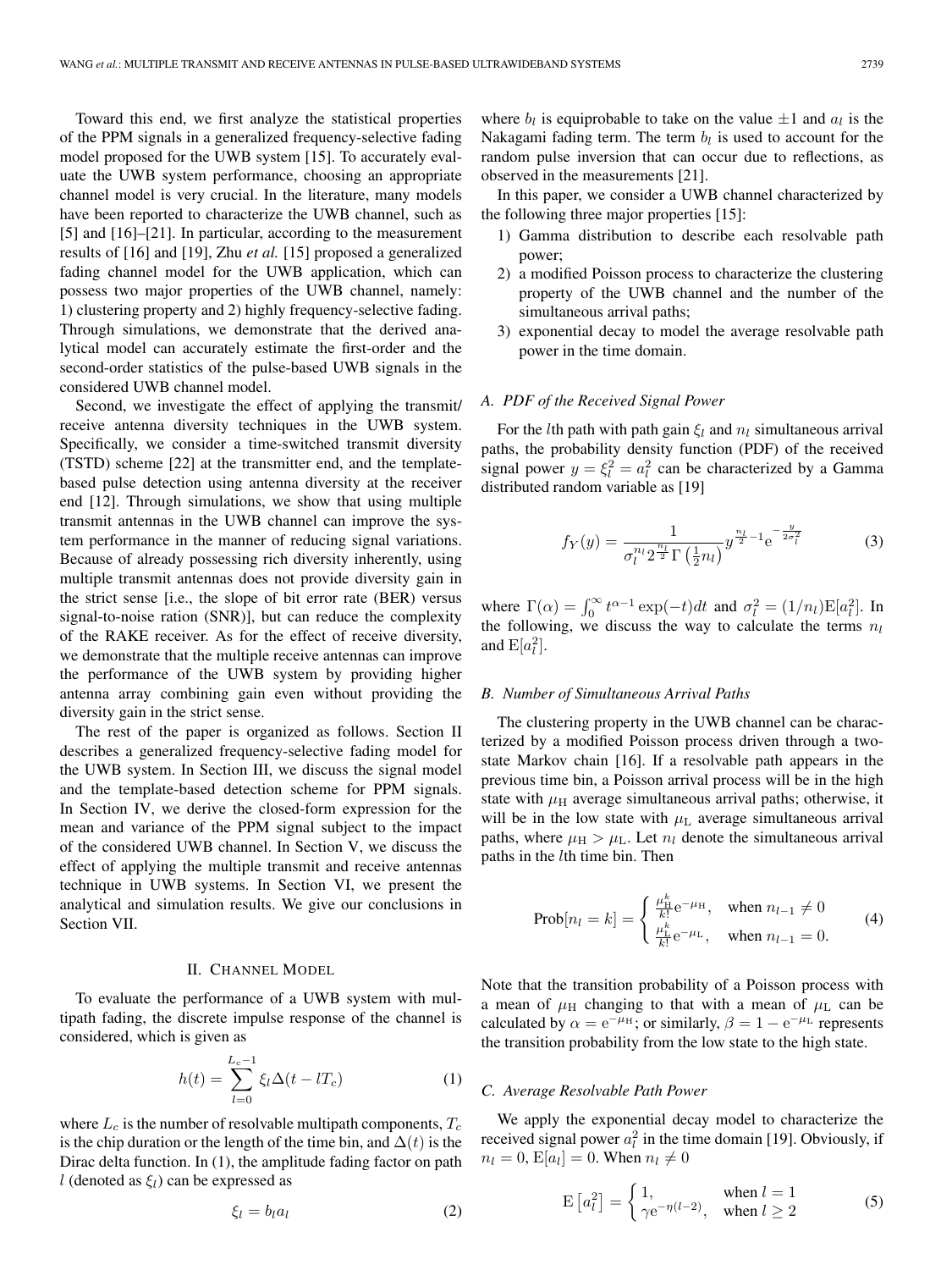where  $\eta$  is the decay constant and  $\gamma$  is the power adjustment factor except the first path.

## III. SIGNAL MODEL AND DETECTION SCHEME

#### *A. Signal Model*

Consider a single user employing binary PPM in the UWB channel. Let  $T_f$  and  $T_c$  be the frame time and the chip time of the PPM signal, respectively. With the transmitted pulse waveform  $w_{tr}(t)$ , the transmitted signal for the *i*th message bit  $d^{(i)}$  is written as [3]

$$
s_{\text{tr}}^{(i)} = \sum_{j=0}^{N_p - 1} w_{\text{tr}} \left( t - jT_f - c_j^{(i)} T_c - d^{(i)} \delta T_c \right) \tag{6}
$$

where  $N_p$  is the repetition number for one information bit,  ${c_j^{(i)}}$  is a time-hopping sequence, and  $\delta$  is the modulation index associated with the message bit, which is normalized to the chip time  $T_c$ . The frame time  $T_f$  is assumed to be much larger than  $T_c$ . In this paper, we assume that the transmitted pulse waveform  $w_{tr}(t)$  is

$$
w_{\text{tr}}(t) = \begin{cases} 1, & 0 \le t < T_c \\ 0, & \text{otherwise} \end{cases}.
$$

With the channel response  $h(t)$  and the noise  $n(t)$ , the received PPM data for the ith information bit is written as

$$
s_{\text{rec}}^{(i)}(t) = s_{\text{tr}}^{(i)} * h(t) + n(t)
$$
  
= 
$$
\sum_{j=0}^{N_p - 1} x \left( t - jT_f - c_j^{(i)} T_c - d^{(i)} \delta T_c \right) + n(t)
$$
 (7)

where the received pulse waveform  $x(t) = w_{tr}(t) * h(t)$ . Since the goal of this work is focused on the impact of the UWB channel on the PPM signal detection in the single user case, we ignore the time-hopping code. With respect to a particular information bit sampled at the *l*th time bin within a frame, the desired signal part in (7) can be written as

$$
x_l = \sum_{k=0}^{L_c - 1} \sum_{j=0}^{N_p - 1} \xi_l w_{\text{tr}} \left( (l - k) T_c - j T_f - d^{(i)} \delta T_c \right) \tag{8}
$$

where  $\xi_l$  and  $w_{\text{tr}}$  are defined in (1) and (6).

For the message bit  $d^{(i)} = 0$  in the channel response with a length of  $L_c$ , the received data  $\mathbf{r}_0$  can be expressed as

$$
\mathbf{r}_0 = \mathbf{x}_0 + \mathbf{n} \tag{9}
$$

where  $\mathbf{x}_0 = [x_1, x_2, \dots, x_{L_c}, \overbrace{0 \dots 0}]^T$  and  $\mathbf{n} = [n_1, n_2, \dots, n_L]$  $\delta's$  0  $n_{L_c}, n_{L_c+1}, \ldots, n_{L_c+\delta}]^{\text{T}}$ . Similarly, for the message bit  $d^{(i)} = 1$ 

$$
\mathbf{r}_1 = \mathbf{x}_1 + \mathbf{n} \tag{10}
$$
  
where  $\mathbf{x}_1 = [0 \dots 0, x_1, x_2, \dots, x_{L_c}]^T$ .

#### *B. Signal Detection*

Similar to [3], [12], and [23], we consider a template-based detection scheme for the PPM signals. Having two possible output waveforms  $x_0$  and  $x_1$  for message bit  $d^{(i)} = 0$  and  $d^{(i)} = 1$  defined in (9) and (10), respectively, we can choose  $\mathbf{p}_0 = \mathbf{x}_0$  and  $\mathbf{p}_1 = \mathbf{x}_1$  and represent a template signal **p** for the binary PPM case as

$$
\mathbf{p} = -\mathbf{p}_0 + \mathbf{p}_1. \tag{11}
$$

Now, we take  $r_1$  as an example. Consider a RAKE receiver with L fingers and denote the processed data  $z_{p1}$  as the inner product of the received data  $\mathbf{r}_1$  of (10) and the template  $\mathbf{p}$  of (11). Then, we have

$$
z_{p1} = \mathbf{p}^{\mathrm{T}} \mathbf{r}_1 = \left(-\mathbf{p}_0^{\mathrm{T}} + \mathbf{p}_1^{\mathrm{T}}\right) \mathbf{r}_1
$$
  
= 
$$
\sum_{i=1}^{L} x_i x_i - \sum_{i=1}^{L-\delta} x_i x_{i+\delta} + \sum_{i=1}^{L} n_{i+\delta} x_i - \sum_{i=1}^{L} n_i x_i
$$
  
= 
$$
s_{p1} + r_{p1} + n_{p1} + n_{p0}
$$
 (12)

where  $s_{p1} = \sum_{i=1}^{L} x_i x_i$  is the signal part,  $r_{p1} =$  $-\sum_{i=1}^{L-\delta} x_i x_{i+\delta}$  is the redundancy part,  $n_{p1} = \sum_{i=1}^{L} n_{i+\delta} x_i$ is the noise part of the processed data  $z_{p1}$  from  $p_1$ , and  $n_{p0} = -\sum_{i=1}^{L} n_i x_i$  is the noise part of the processed data  $z_{p1}$  from  $p_0$ . From (12), we can use the sum of the pulse correlator outputs as the test statistics to detect the transmitted symbol. Specifically, if the processed data  $z_{p1}$  is larger than zero, the transmitted message bit  $d^{(i)} = 0$ ; otherwise, we take the transmitted message bit  $d^{(i)} = 1$ .

#### IV. ANALYSIS OF PPM UWB SIGNALS

## *A. State Probabilities of the Modified Poisson Process*

Consider a two-state Markov chain of (4) with the probability  $\alpha = e^{-\mu_H}$  changing from the high state to the low state, and the probability  $\beta = 1 - e^{-\mu L}$  changing from the low state to the high state. Then, the transition probability matrix **P** is represented as

$$
\mathbf{P} = \begin{bmatrix} 1 - \alpha & \alpha \\ \beta & 1 - \beta \end{bmatrix}.
$$
 (13)

According to [24], the *i*-step transition probability matrix  $P<sup>i</sup>$ can be expressed as

$$
\mathbf{P}^{i} = \frac{1}{\alpha + \beta} \begin{bmatrix} \beta & \alpha \\ \beta & \alpha \end{bmatrix} + \frac{(1 - \alpha - \beta)^{i}}{\alpha + \beta} \begin{bmatrix} \alpha & -\alpha \\ -\beta & \beta \end{bmatrix}.
$$
 (14)

Denote  $\pi_H(l)$  and  $\pi_L(l)=1 - \pi_H(l)$  as the probability of the lth time bin in the high state of the Markov chain and that in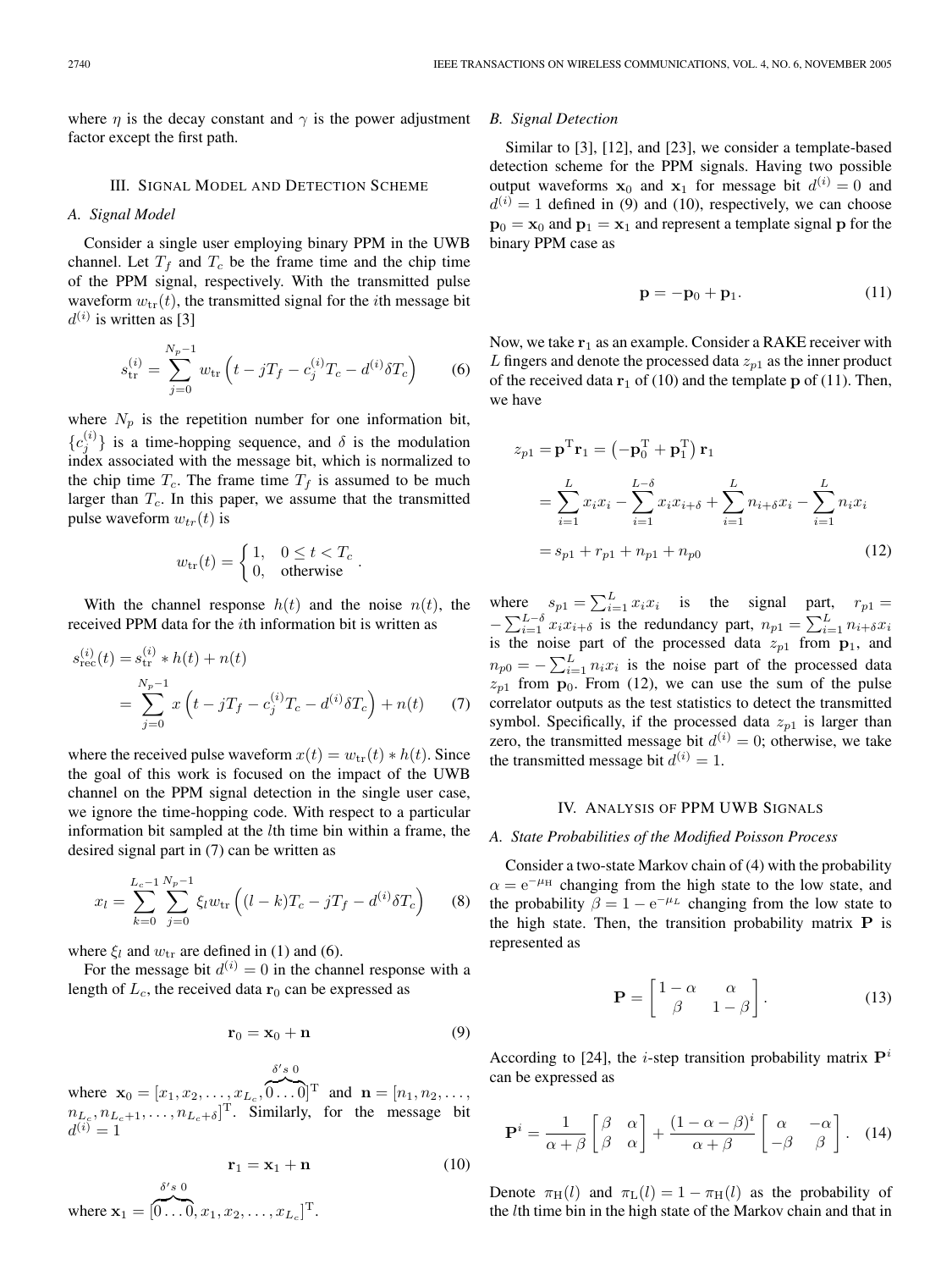the low state of the Markov chain, respectively. Clearly,  $\pi_H(l)$ can be expressed as

$$
\pi_{\mathrm{H}}(l) = \begin{cases}\n1, & \text{if } l = 1 \\
1 - \alpha, & \text{if } l = 2 \\
(1 - \alpha)^2 + \alpha\beta, & \text{if } l = 3 \\
\frac{(1 - \alpha)^3 + 2\alpha\beta(1 - \alpha) + \alpha\beta(1 - \beta), & \text{if } l = 4 \\
\frac{\beta}{\alpha + \beta}, & \text{if } l \ge 5.\n\end{cases}
$$
\n(15)

Note that the steady state probabilities  $\pi_H(l)$  and  $\pi_L(l)$  are  $\pi_{\text{H}}(5) = \beta/(\alpha + \beta)$  and  $\pi_{\text{L}}(5) = \alpha/(\alpha + \beta)$ .

# *B. Mean and Variance of the Processed Data for PPM-Based UWB Signals*

In the following, we describe the mean and the variance of the processed data  $z$  [defined in (12)] for the PPM signal under the UWB channel model described in Section II. Without loss of generality, we take the processed data  $z_{p1}$  as an example.

*Proposition 1:* The average energy of the processed data  $z_{p1}$ can be calculated as

$$
E[z_{p1}] = \left(\frac{\beta}{\alpha + \beta}\right) \frac{\gamma e^{-3\eta} - \gamma e^{-(L-1)\eta}}{1 - e^{-\eta}} + A \qquad (16)
$$

where

 $VAD$ [ $1$ ]

$$
A = 1 + (1 - \alpha)\gamma + \left[ (1 - \alpha)^2 + \alpha\beta \right] \gamma e^{-\eta}
$$

$$
+ \left[ (1 - \alpha)^3 + 2\alpha\beta(1 - \alpha) + \alpha\beta(1 - \beta) \right] \gamma e^{-2\eta}. \quad (17)
$$

*Proof:* See Appendix I.

*Proposition 2:* The variance of the processed data  $z_{p1}$  can be calculated as

$$
\mathbf{VAR}[z_{p1}]
$$
\n
$$
= 2 \sum_{l=1}^{L} \sum_{k=1}^{\infty} \frac{1}{k} \left( \mathbf{E} \left[ a_l^2 \right] \right)^2 \left( \frac{\beta}{\alpha + \beta} \frac{\mu_{\mathrm{H}}^k}{k!} e^{-\mu_{\mathrm{H}}} + \frac{\alpha}{\alpha + \beta} \frac{\mu_{\mathrm{L}}^k}{k!} e^{-\mu_{\mathrm{L}}} \right)
$$
\n
$$
+ 2 \sum_{l=1}^{L-1} \left( \pi_{\mathrm{H}}(5) \pi_{\mathrm{H}}(2) - \pi_{\mathrm{H}}(l) \pi_{\mathrm{H}}(l+1) \right) \mathbf{E} \left[ a_l^2 \right] \mathbf{E} \left[ a_{l+1}^2 \right]
$$
\n
$$
+ 2 \sum_{l=1}^{L-2} \left( \pi_{\mathrm{H}}(5) \pi_{\mathrm{H}}(3) - \pi_{\mathrm{H}}(l) \pi_{\mathrm{H}}(l+2) \right) \mathbf{E} \left[ a_l^2 \right] \mathbf{E} \left[ a_{l+2}^2 \right]
$$
\n
$$
+ 2 \sum_{l=1}^{L-3} \left( \pi_{\mathrm{H}}(5) \pi_{\mathrm{H}}(4) - \pi_{\mathrm{H}}(l) \pi_{\mathrm{H}}(l+3) \right) \mathbf{E} \left[ a_l^2 \right] \mathbf{E} \left[ a_{l+3}^2 \right]
$$
\n
$$
+ \sum_{l=1}^{L-5} \pi_{\mathrm{H}}(l) \pi_{\mathrm{H}}(\delta + 1) \mathbf{E} \left[ a_l^2 \right] \mathbf{E} \left[ a_{l+\delta}^2 \right]
$$
\n
$$
+ \sum_{l=1}^{L} \pi_{\mathrm{H}}(l) \sigma_n^2 \mathbf{E} \left[ a_l^2 \right] \tag{18}
$$

where  $\pi_H(\cdot)$  is defined in (15),  $E[a_l^2]$  is described in (5), L is the number of fingers in the RAKE receiver,  $\delta$  is the modulation index associated with binary PPM, and  $\sigma_n$  is the standard deviation of the Gaussian noise.

*Proof:* From (12), we can express the variance of the processed data  $z_{p1}$  as

$$
VAR[z_{p1}] = VAR[s_{p1}] + VAR[r_{p1}]
$$
  
+ 
$$
VAR[n_{p1}] + VAR[n_{p0}]
$$
  
+ 
$$
2COV[s_{p1}, r_{p1}] + 2COV[s_{p1}, n_{p1}]
$$
  
+ 
$$
2COV[s_{p1}, r_{p0}] + 2COV[r_{p1}, n_{p1}]
$$
  
+ 
$$
2COV[r_{p1}, n_{p0}] + 2COV[n_{p1}, n_{p0}].
$$
 (19)

First, we can calculate the signal part  $VAR[s_{p1}]$  as

$$
VAR[s_{p1}] = VAR \sum_{l=1}^{L} x_{l} x_{l}
$$
  
=  $\sum_{l=1}^{L} VAR[a_{l}^{2}] + 2 \sum_{m=1}^{L-1} \sum_{n=m+1}^{L} COV[a_{m}^{2}, a_{n}^{2}]$   
=  $\sum_{l=1}^{L} \sum_{k=1}^{\infty} VAR[a_{l}^{2}|n_{l} = k]$   
  $\cdot (\pi_{H}(l)Prob[n_{l} = k, n_{l-1} \neq 0]$   
  $+ \pi_{L}(l)Prob[n_{l} = k, n_{l-1} = 0])$   
  $+ 2 \sum_{l=1}^{L-1} COV[a_{l}^{2}, a_{l+1}^{2}] + 2 \sum_{l=1}^{L-2} COV[a_{l}^{2}, a_{l+2}^{2}]$   
  $+ 2 \sum_{l=1}^{L-3} COV[a_{l}^{2}, a_{l+3}^{2}].$  (20)

Applying the method of [25] to (4) and (15), the first term of (20) can be computed as

$$
\sum_{l=1}^{L} \text{VAR} [a_l^2] = 2 \sum_{l=1}^{L} \sum_{k=1}^{\infty} \frac{1}{k} \left( \text{E} [a_l^2] \right)^2
$$

$$
\cdot \left( \pi_{\text{H}}(l) \frac{\mu_{\text{H}}^k}{k!} e^{-\mu_{\text{H}}} + \pi_{\text{L}}(l) \frac{\mu_{\text{L}}^k}{k!} e^{-\mu_{\text{L}}} \right). \quad (21)
$$

From (26), the second term of (20) can be obtained as

$$
2\sum_{l=1}^{L-1} \text{COV} \left[a_l^2, a_{l+1}^2\right]
$$
  
= 
$$
2\sum_{l=1}^{L-1} \left(\text{E}\left[a_l^2 a_{l+1}^2\right] - \text{E}\left[a_l^2\right] \text{E}\left[a_{l+1}^2\right]\right)
$$
  
= 
$$
2\sum_{l=1}^{L-1} \left(\left[\pi_{\text{H}}(5)(1-\alpha)^2 + \pi_{\text{L}}(5)\beta(1-\alpha)\right] \text{E}\left[a_l^2\right] \text{E}\left[a_{l+1}^2\right]\right]
$$
  

$$
- \pi_{\text{H}}(l) \text{E}\left[a_l^2\right] \pi_{\text{H}}(l+1) \text{E}\left[a_{l+1}^2\right])
$$
  
= 
$$
2\sum_{l=1}^{L-1} \left(\pi_{\text{H}}(5)\pi_{\text{H}}(2) - \pi_{\text{H}}(l)\pi_{\text{H}}(l+1)\right) \text{E}\left[a_l^2\right] \text{E}\left[a_{l+1}^2\right].
$$
 (22)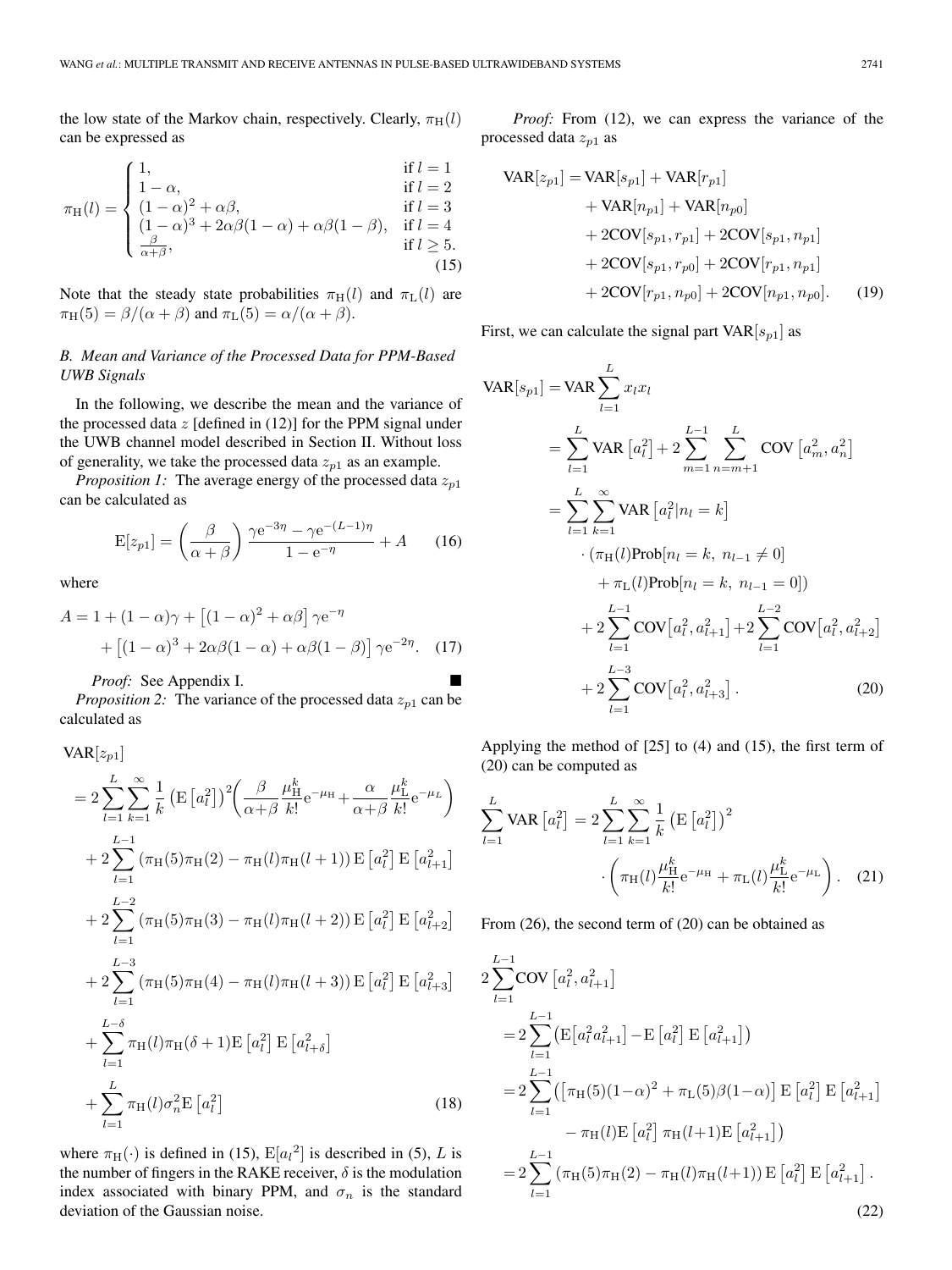Similarly, we can derive the third and the fourth terms of (20) as

$$
2\sum_{l=1}^{L-2} \text{COV} \left[a_l^2, a_{l+2}^2\right]
$$
  
=  $2\sum_{l=1}^{L-2} \left(\text{E}\left[a_l^2 a_{l+2}^2\right] - \text{E}\left[a_l^2\right] \text{E}\left[a_{l+2}^2\right]\right)$   
=  $2\sum_{l=1}^{L-2} \left(\left[\pi_H(5)(1-\alpha)^3 + \pi_H(5)(1-\alpha)\alpha\beta\right.\right.$   

$$
+ \pi_L(5)\beta(1-\alpha)^2 + \pi_L(5)\alpha\beta^2 \text{E}\left[a_l^2\right]
$$

$$
\cdot \text{E}\left[a_{l+2}^2\right] - \pi_H(l)\text{E}\left[a_l^2\right] \pi_H(l+2)\text{E}\left[a_{l+2}^2\right])
$$
  
=  $2\sum_{l=1}^{L-2} \left(\pi_H(5)\pi_H(3) - \pi_H(l)\pi_H(l+2)\right) \text{E}\left[a_l^2\right] \text{E}\left[a_{l+2}^2\right]$  (23)

and

$$
2\sum_{l=1}^{L-3} \text{COV} [a_l^2, a_{l+3}^2]
$$
  
=  $2\sum_{l=1}^{L-3} \text{E} [a_l^2] \text{E} [a_{l+3}^2]$   
 $\cdot \left\{ \pi_{H}(5) [(1-\alpha)^4 + (1-\alpha)^2 \alpha \beta + (1-\alpha)\alpha(1-\beta)\beta] + \pi_{L}(5) [\beta(1-\alpha)^3 + \beta(1-\alpha)\alpha\beta + \beta\alpha(1-\beta)\beta + \beta\alpha\beta(1-\alpha)] \right\}$   
 $- \pi_{H}(l) \text{E} [a_l^2] \pi_{H}(l+3) \text{E} [a_{l+3}^2]$   
=  $2\sum_{l=1}^{L-3} (\pi_{H}(5)\pi_{H}(4) - \pi_{H}(l)\pi_{H}(l+3)) \text{E} [a_l^2] \text{E} [a_{l+3}^2].$  (24)

From (21)–(24), we can compute  $VAR[s_{p1}]$  of (18). The remaining terms of (18) will be derived in Appendix II.

#### *C. SNR for PPM Signal in the UWB Channel*

With the mean and the variance of the processed data  $z$ , we can compute the energy of a PPM signal in the UWB channel as

$$
S_{p1} = \mathbf{E}\left[s_{p1}^2\right] = \mathbf{E}[s_{p1}]^2 + \mathbf{VAR}[s_{p1}] \tag{25}
$$

where

$$
E[s_{p1}] = \sum_{l=1}^{L} \pi_H(l) E\left[a_l^2\right].
$$
 (26)

 $\mathbb{E}[a_l^2]$  is given in (5), and  $\text{VAR}[s_{p1}]$  can be obtained from (20). As for the noise energy  $N_{p1}$ , it can be calculated by

$$
N_{p1} = \text{VAR}[r_{p1}] + \text{VAR}[n_{p1}] + \text{VAR}[n_{p0}] + \text{E}[r_{p1}]^2 + \text{E}[n_{p1}]^2 + \text{E}[n_{p0}]^2 \quad (27)
$$

where  $E[r_{p1}], E[n_{p1}], E[n_{p0}], \text{VAR}[r_{p1}], \text{VAR}[n_{p1}], \text{and}$ VAR $[n_{p0}]$  are given in (50), (51), (52), (53), (55), and (56), respectively. According to the results obtained (25) and (27), we can estimate the SNR<sub>p1</sub> of the processed data  $z_{p1}$  by

$$
SNR_{p1} = \frac{S_{p1}}{N_{p1}}.\t(28)
$$

We will perform simulations to validate the accuracy of the proposed analytical method in Section VI-B.

## V. EFFECT OF MULTIPLE TRANSMIT AND RECEIVE ANTENNAS

## *A. Repetition Codes*

Fig. 1(a) shows the scenario of using repetition code with no diversity (Tx1–Rx1) in the case  $N_p = 2$ . First, we define the processed data  $z_{p1.T1}^{(f1)}$  and  $z_{p1.T1}^{(f2)}$  in frames 1 and 2 as

$$
z_{p1.T1}^{(f1)} = s_{p1.T1} + r_{p1.T1} + n_{p1}^{(f1)} + n_{p0}^{(f1)}
$$
 (29)

and

$$
z_{p1.T1}^{(f2)} = s_{p1.T1} + r_{p1.T1} + n_{p1}^{(f2)} + n_{p0}^{(f2)}
$$
 (30)

where  $s, r$ , and  $n$  represent the signal part, the redundancy part, and the noise part of the processed data z, the superscript  $(f_i)$ means the *i*th frame, the subscript  $p1$  means the message bit  $d^{(i)} = 1$ , and the subscript Ti means the *i*th transmit antenna. Denote the processed data for the no diversity scheme as  $z_{p1}^{\text{ND}}$ . Then, we have

$$
z_{p1}^{\text{ND}} = z_{p1.T1}^{(f1)} + z_{p1.T1}^{(f2)}
$$
  
=  $2s_{p1.T1} + 2r_{p1.T1} + n_{p1}^{(f1)} + n_{p0}^{(f1)} + n_{p1}^{(f2)} + n_{p0}^{(f2)}$ . (31)

From (16), (18), and (31), the mean and variance of the processed data  $z_{p1}^{\text{ND}}$  can be computed respectively by

$$
E\left[z_{p1}^{\text{ND}}\right] = 2E[s_{p1.T1}] + 2E[r_{p1.T1}]
$$

$$
+ E\left[n_{p1}^{(f1)}\right] + E\left[n_{p0}^{(f1)}\right] + E\left[n_{p1}^{(f2)}\right] + E\left[n_{p0}^{(f2)}\right] \quad (32)
$$

and

$$
\text{VAR}\left[z_{p1}^{\text{ND}}\right] = \text{VAR}[2s_{p1.T1}] + \text{VAR}[2r_{p1.T1}] + \text{VAR}\left[n_{p1}^{(f1)}\right] + \text{VAR}\left[n_{p0}^{(f1)}\right] + \text{VAR}\left[n_{p0}^{(f2)}\right] + \text{VAR}\left[n_{p0}^{(f2)}\right].
$$
\n(33)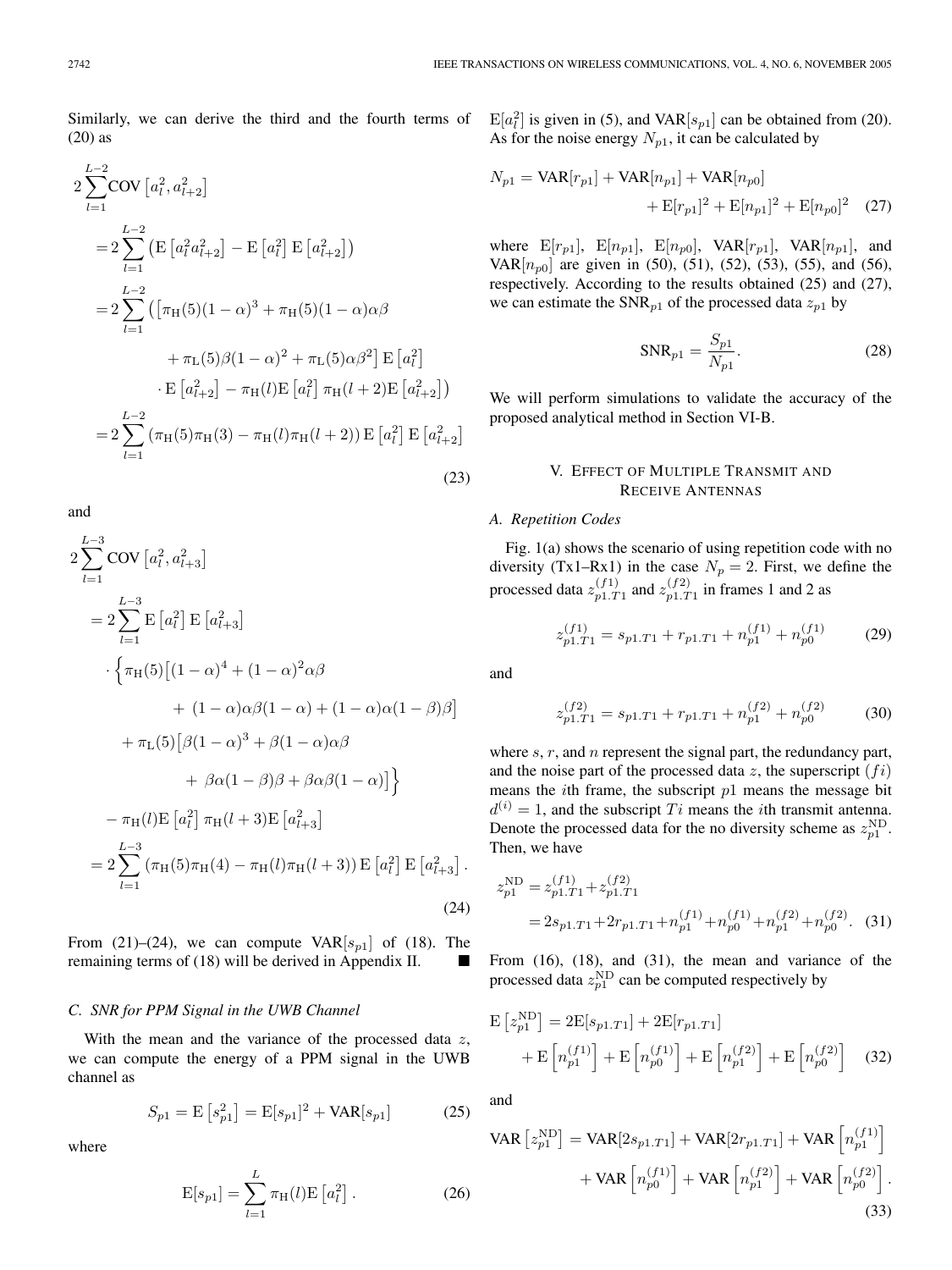

Fig. 1. Diversity schemes. (a) No diversity. (b) Receive diversity. (c) TSTD.

Represent  $S_{p1}^{\text{ND}}$  and  $N_{p1}^{\text{ND}}$  as the signal energy and the noise energy of the processed data  $z_{p1}^{\text{ND}}$ , respectively. Then, we have

$$
S_{p1}^{\text{ND}} = 4\mathbb{E}[s_{p1}]^2 + 4\text{VAR}[s_{p1}]
$$
 (34)

where  $VAR[s_{p1}]$  and  $E[s_{p1}]$  can be obtained from (20) and (26), respectively. Furthermore, the noise energy  $N_{p1}^{\text{ND}}$  can be derived as

$$
N_{p1}^{\text{ND}} = 2\sigma_n^2 \sum_{l=1}^{L} \pi_H(l) \mathbf{E} \left[ a_l^2 \right]
$$
  
+ 
$$
2 \sum_{l=1}^{L-\delta} \pi_H(l) \pi_H(1+\delta) \mathbf{E} \left[ a_l^2 \right] \mathbf{E} \left[ a_{l+\delta}^2 \right].
$$
 (35)

Thus, by substituting related channel information of  $a_l$  and  $\pi_H(l)$  into (35),  $N_{p1}^{\text{ND}}$  can be also obtained analytically. From (34) and (35), we show how to calculate  $SNR_{p1}^{ND}$ analytically.

#### *B. Receive Diversity*

Consider the receive diversity scheme (Tx1–Rx2) having repetition codes with  $N_p = 2$  as shown in Fig. 1(b). We express the processed data  $z_{p1}^{\rm RD}$  for the receive diversity scheme as

$$
z_{p1}^{\rm RD} = z_{p1.T1}^{\rm ND} + z_{p1.T2}^{\rm ND} \tag{36}
$$

where the superscript RD means receive diversity. Clearly, we can use the same method of obtaining  $E[z_{p1}^{\text{ND}}]$  in (32)

to compute the mean of the processed data  $z_{p1}^{\text{RD}}$ , which is defined as

$$
\mathbf{E}\left[z_{p1}^{\rm RD}\right] = \mathbf{E}\left[z_{p1.T1}^{\rm ND}\right] + \mathbf{E}\left[z_{p1.T2}^{\rm ND}\right].\tag{37}
$$

Likewise, the variance of the processed data  $z_{p1}^{\text{RD}}$  can be calculated by

$$
VAR\left[z_{p1}^{RD}\right] = VAR\left[z_{p1.T1}^{ND}\right] + VAR\left[z_{p1.T2}^{ND}\right].\tag{38}
$$

Denote  $S_{p1}^{\text{RD}}$  and  $N_{p1}^{\text{RD}}$  as the signal energy and the noise energy of the processed data  $z_{p1}^{\text{RD}}$ , respectively, and recall that the (Tx1–Rx2) receive diversity scheme and repetition length  $N_p = 2$  is considered. Then, we have

$$
S_{p1}^{\rm RD} = 16E[s_{p1}]^2 + 8\text{VAR}[s_{p1}]
$$
 (39)

and

$$
N_{p1}^{\rm RD} = 2N_{p1}^{\rm ND}.\tag{40}
$$

## *C. Transmit Diversity*

Now, we consider a TSTD (Tx2–Rx1) scheme as shown in Fig. 1(c). For the case with repetition length  $N_p = 2$ , one can express the processed data  $z_{p1}^{\text{TD}}$  for the transmit diversity scheme as

$$
z_{p1}^{\text{TD}} = z_{p1.T1}^{(f1)} + z_{p1.T2}^{(f2)}.
$$
 (41)

Since

$$
E[z_{p1}^{TD}] = E[z_{p1.T1}] + E[z_{p1.T2}] = 2E[z_{p1}] \qquad (42)
$$

we can calculate  $E[z_{p1}^{\text{TD}}]$  by following the procedures of evaluating  $E[z_{p1}]$  in (16). Define  $\rho$  as the correlation coefficient between the two transmit antennas. Then, the variance of the processed data  $z_{p1}^{\text{TD}}$  is

VAR 
$$
[z_{p1}^{\text{TD}}]
$$
  
\n= VAR $[z_{p1.T1}]$  + VAR $[z_{p1.T2}]$  + 2COV $[z_{p1.T1}, z_{p1.T2}]$   
\n= 2VAR $[z_{p1}]$ +2 $\rho$  ( $\sqrt{\text{VAR}[s_{p1.T1}]\text{VAR}[s_{p1.T2}]}$   
\n+  $\sqrt{\text{VAR}[r_{p1.T1}]\text{VAR}[r_{p1.T2}]}$ ) (43)

where  $VAR[z_{p1}]$  is defined in (18) of Proposition 2. Thus, we can compute SNR<sup>TD</sup> from

$$
S_{p1}^{\text{TD}} = 4\mathbb{E}[s_{p1}]^2 + 2(1+\rho)\text{VAR}[s_{p1}] \tag{44}
$$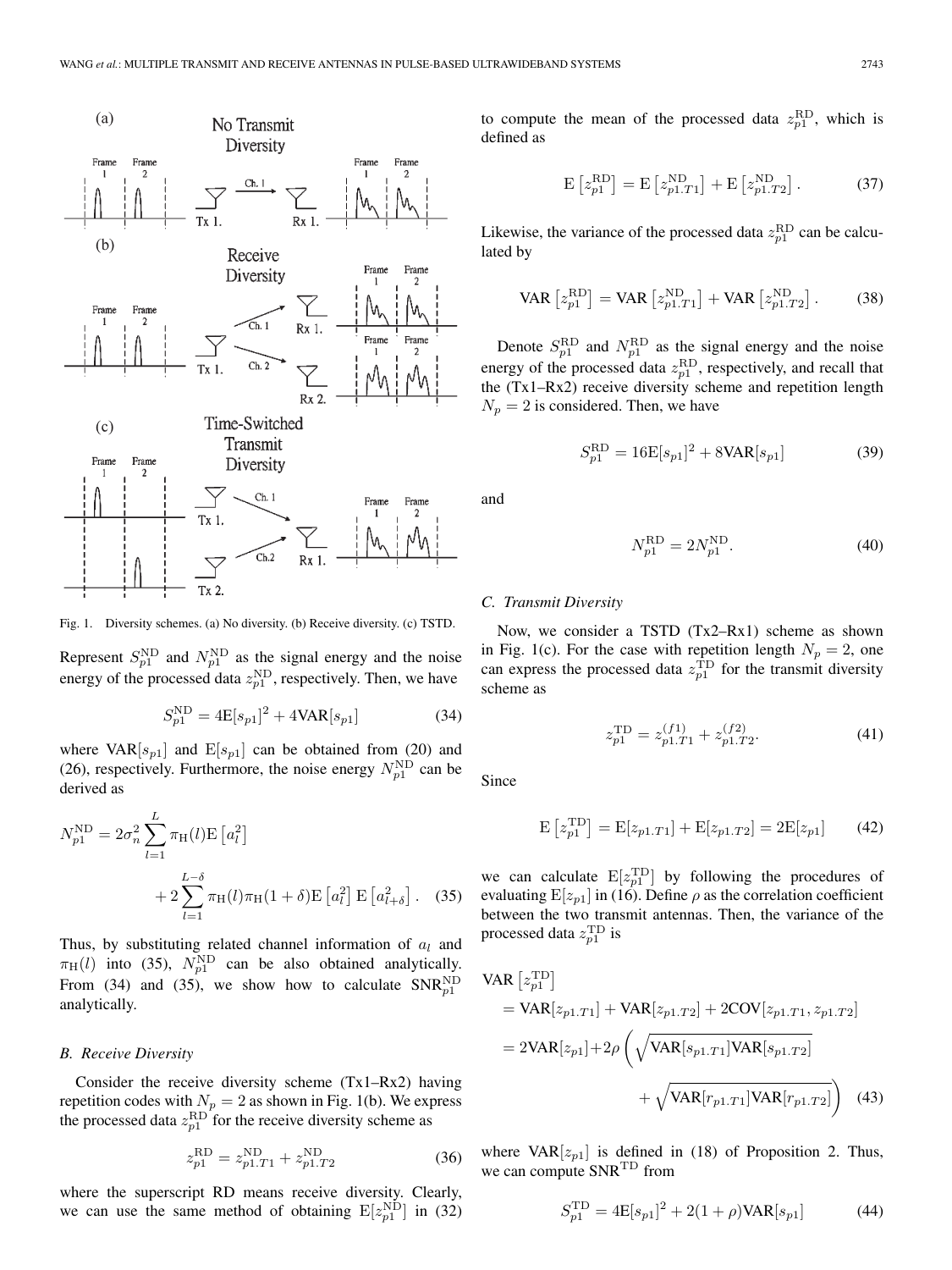

Fig. 2. Example of the UWB channel response in the time domain.

and

$$
N_{p1}^{\rm TD} = 2N_{p1}^{\rm ND} \tag{45}
$$

where  $E[s_{p1}]$ , VAR $[s_{p1}]$ , and  $N_{p1}^{\text{ND}}$  are given in (26), (20), and (35), respectively.

## VI. NUMERICAL RESULTS

## *A. UWB Channel Response*

Fig. 2 shows an example of the UWB channel response using the channel model described in Section II, with parameters listed in Table I. In the considered model, the channel response time is set to 225 ns as in [15], the average number of the resolvable paths is 80.72. Let  $N$  be the total time bin number during the channel response time,  $T_A$  the first path arrival time, and  $t_l$  is the arrival time of each resolvable path. Then, in our simulations, the mean excess delay  $T_m = (\sum_{l=1}^{N} (t_l - T_A) a_l^2 / \sum_{l=1}^{N} a_l^2) = 34.61$  ns, and the root mean square (rms) delay spread  $T_{\text{rms}} = ((\sum_{l=1}^{N} (t_l - T_m (T_A)^2 a_l^2)/(\sum_{l=1}^N a_l^2))^{1/2} = 37.98$  ns.

# *B. Average SNR and Variance of the Pulse-Based UWB Signals*

Fig. 3 compares the SNR of PPM signals for no diversity, receive diversity, and transmit diversity schemes. Through simulations, we validate the analytical results obtained by (34), (35), (39), (40), (44), and (45) in Section IV. In Fig. 3, one can find that the SNR of the receive diversity is the highest, while the no diversity scheme and the transmit diversity have the similar SNR.

TABLE I SYSTEM PARAMETERS

| The UWB pulse width                         | $1$ ns                          |
|---------------------------------------------|---------------------------------|
| The sampling time (time bin)                | $1$ ns                          |
| Simultaneous arrival path number $n$        | A modified Poisson process.     |
| $\mu_H$                                     | 2/3                             |
| $\mu_L$                                     | 1/3                             |
| Average resolvable path power               | Exponential decay.              |
| $\gamma$                                    | $-5$ dB                         |
| β                                           | 0.025                           |
| The PDF of the received signal power        | Gamma distribution.             |
|                                             | 1) no diversity, Tx1-Rx1,       |
| The diversity schemes                       | 2) receive diversity, Tx1-Rx2,  |
|                                             | 3) transmit diversity, Tx2-Rx1. |
|                                             | 4) transmit diversity, Tx4-Rx1, |
|                                             | 5) MIMO, Tx2-Rx2.               |
| The modulation schemes                      | <b>PPM</b>                      |
| The frame number $f$                        | $\overline{2}$                  |
| The RAKE finger number $L$                  | 10, 30, 50, 100, or 250         |
| The delay time $\delta$ associated with PPM | $1, 25, 50$ ns                  |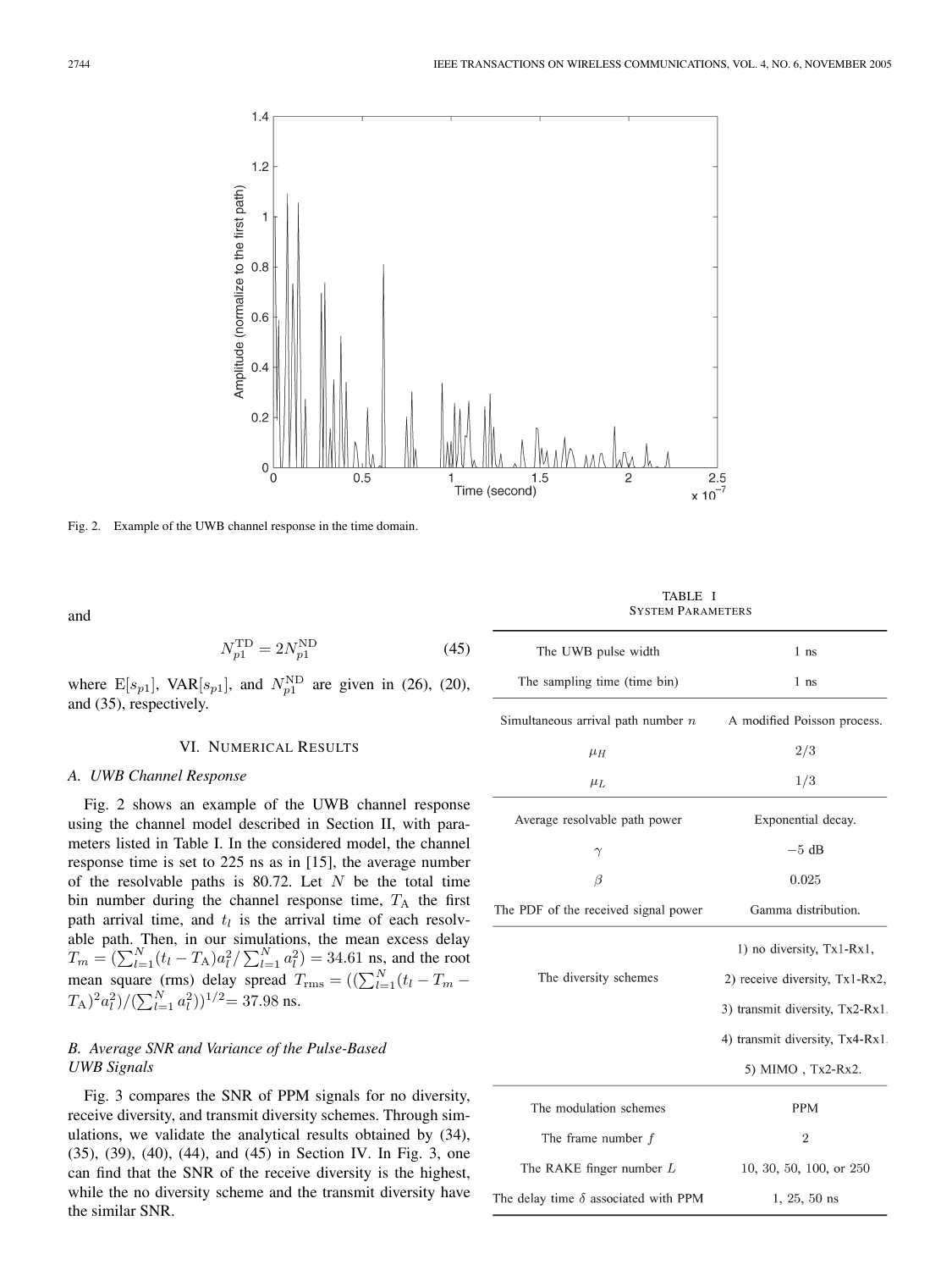

Fig. 3. Analytical and simulation results for the SNR of the PPM signals over the UWB channel with multiple transmit and receive antennas.



Fig. 4. Analytical and simulation results for the variance of the PPM signals over the UWB channel with multiple transmit and receive antennas.

Fig. 4 shows the variance of PPM signals with no diversity, receive diversity, and transmit diversity schemes in the UWB channel by analysis and simulations. From the viewpoint of the signal variance, transmit diversity is the best, no diversity ranks second, and receive diversity is the worst. Here, we assume that the antennas of both receive diversity and transmit diversity are mutually independent.

Fig. 5 shows the effect of spatial correlation  $\rho$  of transmit diversity on the variance of the PPM signals over the UWB channel. As shown in the figure, the variance of the PPM signals increases as the correlation of transmit diversity increases. From the results, it is implied that the diversity gain of transmit diversity may not be significant in the UWB channel. In the following, we will quantify the performance difference between no diversity and having antenna diversity in terms of BER performance.

# *C. Comparison for Different Diversity Schemes for the PPM UWB System*

Fig. 6 shows the BER performances of different diversity schemes for the binary PPM signals in the UWB channel. In the figure, the numbers adjacent to Tx and Rx represent the numbers of the transmit and receive antennas, L represents the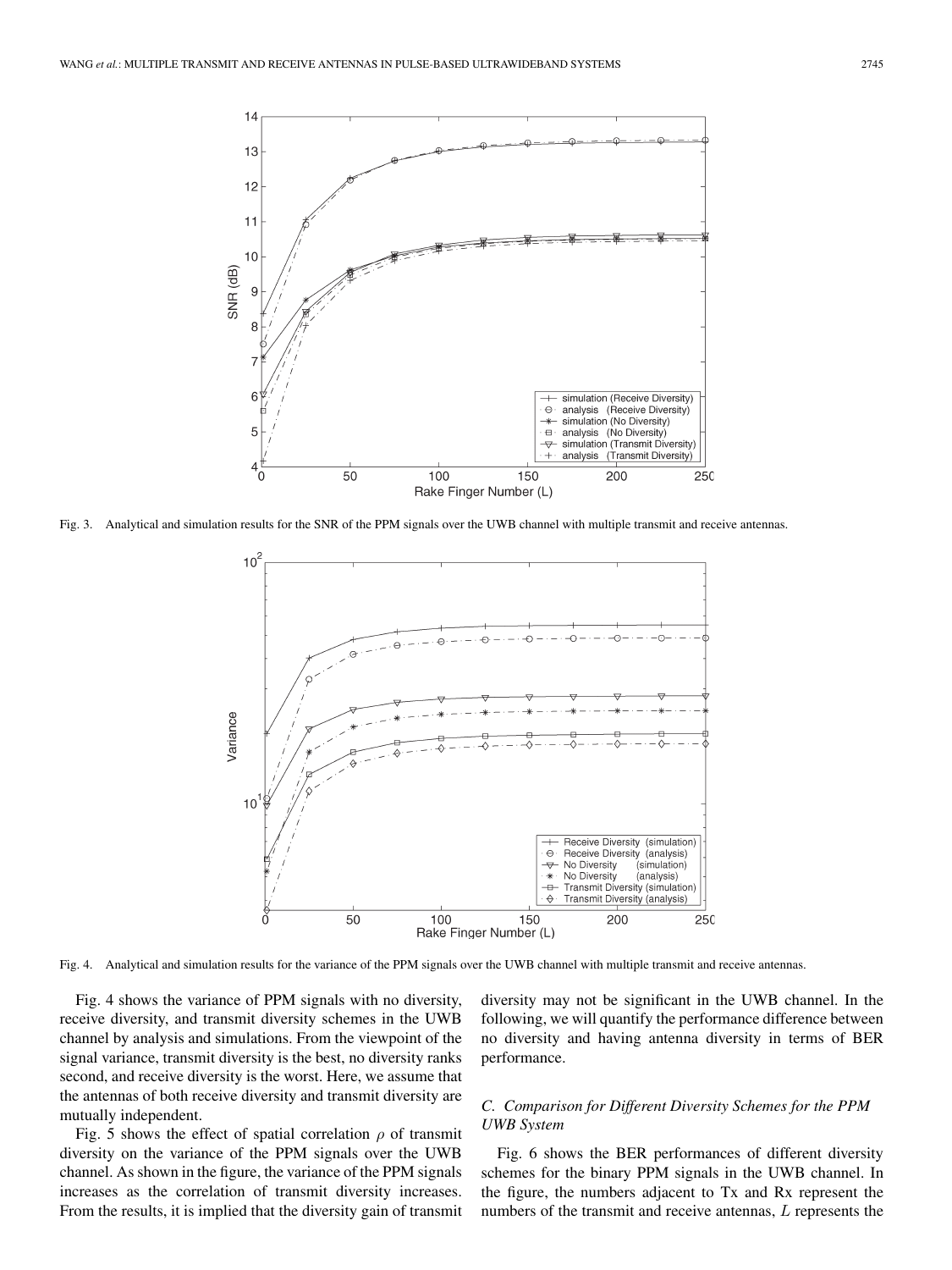

Fig. 5. Effect of spatial correlation of transmit diversity on the variance of the PPM signals over the UWB channel.



Fig. 6. BER simulation results for the different diversity schemes in the PPM UWB system. Here, Tx and Rx represent the transmit and receive antenna numbers, respectively, L represents the RAKE finger number,  $f$  represents the frame number, and  $\delta$  represents the delay time associated with PPM.

finger number in the RAKE receiver, f represents the frame number, and  $\delta$  represents the delay time associated with PPM. We derived the two observations from Fig. 6.

1) Comparing the no diversity (Tx1–Rx1) scheme to the TSTD (Tx2–Rx1) scheme, one can find that the TSTD scheme can improve BER performance by about 2 dB at BER =  $10^{-4}$ . As shown in Fig. 4, the signal of the transmit diversity scheme is more stable than that of the no diversity scheme, which can explain the BER performance improvement of the transmit diversity scheme over the no diversity scheme even though the SNRs of these two diversity schemes are about the same in Fig. 3.

2) Recall that the diversity order can be roughly viewed as the slope of BER versus SNR in the region with high SNRs where the slope no longer increases. The higher the diversity order, the steeper will be the slope of the performance curve for BER versus SNR. As shown in the figure, the TSTD (Tx2–Rx1) scheme indeed achieves the same diversity order as the receive diversity (Tx1–Rx2) scheme. Furthermore, comparing the Tx2–Rx2 and the Tx1–Rx4 schemes, we find that the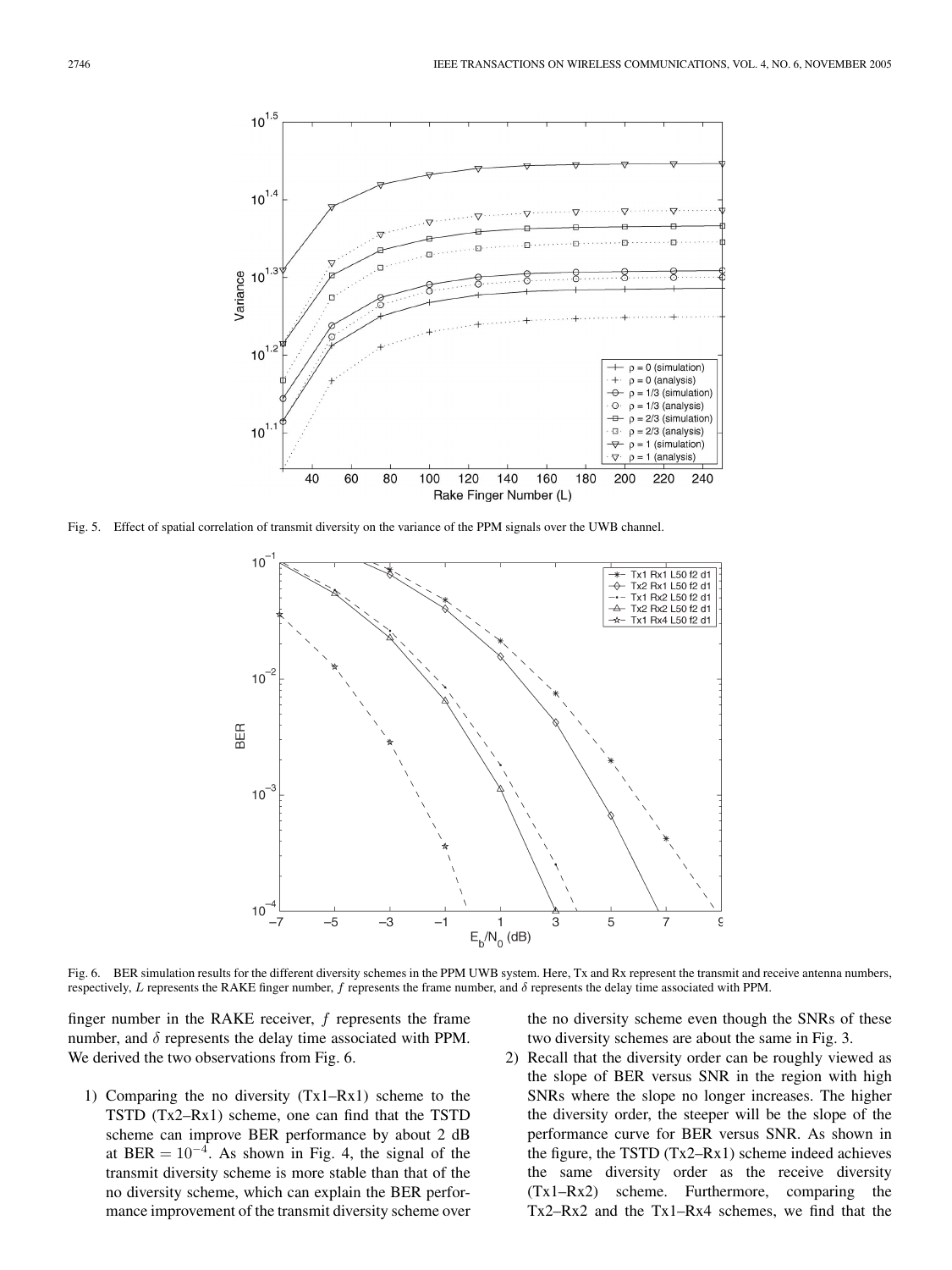

Fig. 7. BER simulations of the PPM UWB system with the different RAKE finger numbers, where Tx and Rx represent the transmit and receive antenna numbers, respectively, L represents the RAKE finger number,  $f$  represents the frame number, and  $\delta$  represents the delay time associated with PPM.

Tx2–Rx2 scheme can achieve about the same diversity order as the Tx1–Rx4 scheme but at the cost of about 3 dB  $E_b/N_0$  loss. In this figure, it is demonstrated that employing multiple TSTD or multiple receive antennas can improve the UWB performance even though the UWB channel possesses inherently rich diversity.

Note that because the MIMO UWB channel may perform differently from the narrowband MIMO channel. For example, severe correlation between channel paths may exist in a UWB channel. Thus, the above results should be used cautiously as an upper bound that quantifies the extent to which transmit or receive antenna combining techniques can improve the performance for the PPM-based UWB system. In the following, we will examine how to exploit transmit diversity in the UWB channel from a different perspective—reducing the complexity of the RAKE receiver.

#### *D. Effect of RAKE Finger Numbers*

Fig. 7 shows the BER performance of the PPM UWB system with different RAKE finger numbers. Two major remarks are given as follows.

- 1) The transmit diversity scheme (Tx2–Rx1) with  $L = 30$ (with the square legend) has the similar performance to the scheme (Tx1–Rx1) with  $L = 50$  (with the triangle legend). It is implied that the complexity of RAKE receiver can be alleviated at the cost of increasing the transmit antennas by using TSTD.
- 2) Because of inherently large path diversity, adding more transmit antennas in the UWB system cannot increase the diversity order significantly. In the figure, the slope

of BER versus SNR for the cases of  $L > 50$  with single antenna (with the triangle legend) and that of  $L > 30$ with two transmit antennas (with the squared legend) are about the same. Nevertheless, transmit diversity can slightly improve the BER performance for the PPM UWB system from the signal variance perspective as explained in Fig. 4.

#### VII. CONCLUSION

In this paper, we have derived an analytical expression for the PPM signal in an UWB channel characterized by the cluster effect and highly dense frequency-selective fading. Furthermore, we have demonstrated that the TSTD combined with the template-based pulse detection can improve the performance of the PPM-based UWB system.

Through analysis and simulations, we have the following two major remarks.

- 1) Although multiple transmit or receive antennas cannot deliver diversity gain for the UWB system in the strict sense [i.e., improving the slope of BER versus SNR], multiple transmit antennas can improve the system performance in the manner of reducing signal variations. Thus, transmit antennas can be used to reduce receiver complexity since the number of fingers of a RAKE receiver in the UWB system can be very high.
- 2) Multiple receive antennas can provide higher antenna array combining gain. Because the transmitted power in the UWB system is extremely low, multiple receive antennas techniques can be an effective approach to improve the performance from the view point of coverage extension.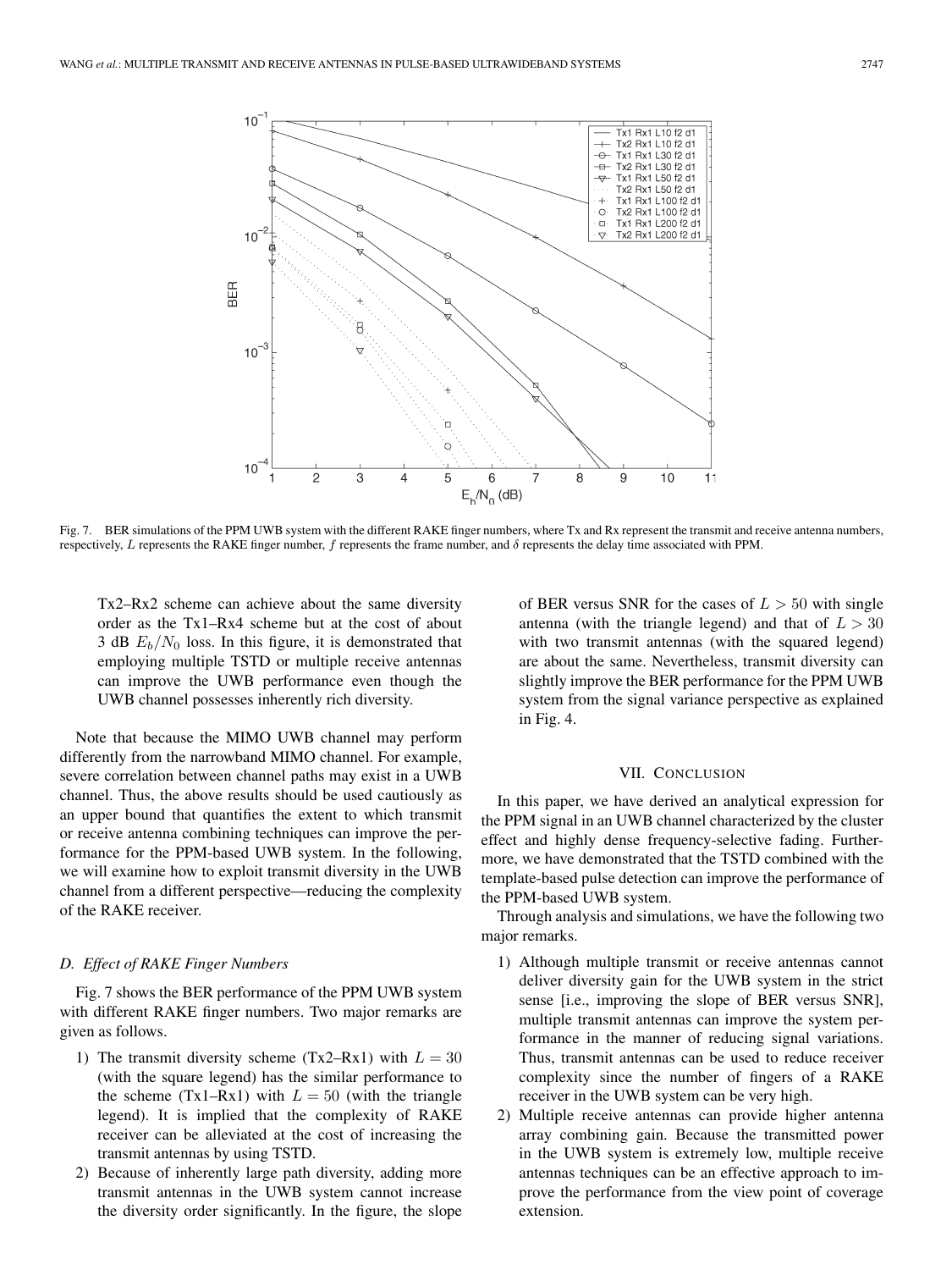Some possible interesting research topics that can be extended from this work include the derivation of analytical BER performance for the PPM signals in the highly dense frequencyselective fading channel. Furthermore, it is worth developing an analytical model to incorporate the effect of time-hopping and multiple access interference in a MIMO UWB system with clustering property and highly dense frequency-selective fading. Last but not the least, the provided analytical method to calculate the signal energy in the UWB channel can be extended to the PAM case.

# APPENDIX I PROOF OF PROPOSITION 1

From (2) and (12), we can express the mean of the processed data  $z_{p1}$  as

$$
E[z_{p1}] = E[s_{p1}] + E[r_{p1}] + E[n_{p1}] + E[n_{p0}] \qquad (46)
$$

where the signal part  $E[s_{p1}]$  is defined as

$$
E[s_{p1}] = E\left[\sum_{l=1}^{L} x_l x_l\right] = \sum_{l=1}^{L} E\left[\xi_l^2\right]. \tag{47}
$$

From  $(5)$  and  $(15)$ , we can have

$$
\sum_{l=1}^{L} \mathbf{E} \left[ \xi_l^2 \right] = A + B \tag{48}
$$

where  $A$  is defined in (17) and

$$
B = \sum_{l=5}^{L} (\pi_{\text{H}}(1-\alpha) + \pi_{\text{L}}\beta) \mathbf{E} [a_l^2]
$$
  
= 
$$
\sum_{l=5}^{L} \left( \frac{\beta}{\alpha + \beta} (1-\alpha) + \frac{\alpha}{\alpha + \beta} \beta \right) \mathbf{E} [a_l^2]
$$
  
= 
$$
\left( \frac{\beta}{\alpha + \beta} \right) \frac{\gamma e^{-3\eta} - \gamma e^{-(L-1)\eta}}{1 - e^{-\eta}}.
$$
 (49)

Recalling that  $b_l$  in (2) is  $\pm 1$  equiprobable, we can calculate the redundancy part  $E[r_{p1}]$  of the processed data mean  $E[z_{p1}]$  from (12) as

$$
E[r_{p1}] = -E\left[\sum_{l=1}^{L-\delta} x_l x_{l+\delta}\right]
$$
  
= 
$$
-E\left[\sum_{l=1}^{L-\delta} a_l b_l a_{l+\delta} b_{l+\delta}\right]
$$
  
= 
$$
-\sum_{l=1}^{L-\delta} E[a_l a_{l+\delta}] E[(b_l b_{l+\delta})]
$$
  
= 0. (50)

Note that  $n_l$  is a Gaussian random variable with zero mean, and  $x_l$  and  $n_l$  are mutually independent. Thus, from (12), we can express the  $\mathbf{p}_1$  noise part  $E[n_{p1}]$  of the processed data mean  $E[z_{p1}]$  as

$$
\mathcal{E}[n_{p1}] = \mathcal{E}\left[\sum_{l=1}^{L} n_{l+\delta} x_l\right] = \sum_{l=1}^{L} \mathcal{E}[n_{l+\delta}] \mathcal{E}[x_l] = 0. \quad (51)
$$

Similar to (51), the  $\mathbf{p}_0$  noise part  $\mathbf{E}[n_{p0}]$  of the processed data mean  $E[z_{p1}]$  can be calculated as

$$
E[n_{p0}] = E\left[\sum_{l=1}^{L} n_l x_l\right] = \sum_{l=1}^{L} E[n_l] E[x_l] = 0.
$$
 (52)

Form (46), we prove Proposition 1.

# APPENDIX II PROOF OF PROPOSITION 2

In this appendix, we derive the remaining terms of the righthand side of (18) except  $VAR[s_{p1}]$ . For the redundancy part  $VAR[r_{p1}]$  of the processed data, we first consider the ideal pulse in the worst case of  $\delta = 1$ . Since  $b_l$  is equiprobable to take on the value  $\pm 1$ , it is obvious that  $E[b_l]=0$ . Recalling (2), (8), and (12), we can obtain

$$
VAR[r_{p1}]
$$
  
=  $VAR \left[ -\sum_{l=1}^{L-1} x_{l}x_{l+1} \right]$   
=  $VAR \left[ -\sum_{l=1}^{L-1} \xi_{l}\xi_{l+1} \right]$   
=  $\sum_{l=1}^{L-1} VAR[a_{l}b_{l}a_{l+1}b_{l+1}]$   
+  $2 \sum_{m=1}^{L-1} \sum_{n=m+1}^{L-1} COVID[a_{m}b_{m}a_{m+1}b_{m+1}, a_{n}b_{n}a_{n+1}b_{n+1}]$   
=  $\sum_{l=1}^{L-1} VAR[a_{l}b_{l}a_{l+1}b_{l+1}]$   
=  $\sum_{l=1}^{L-1} E[a_{l}^{2}a_{l+1}^{2}b_{l+1}^{2}] - E[a_{l}a_{l+1}b_{l}b_{l+1}]^{2}$   
=  $\sum_{l=1}^{L-1} E[a_{l}^{2}a_{l+1}^{2}] E[b_{l}^{2}b_{l+1}^{2}]$   
=  $\sum_{l=1}^{L-1} \pi_{H}(l)\pi_{H}(2)E[a_{l}^{2}] E[a_{l+1}^{2}].$  (53)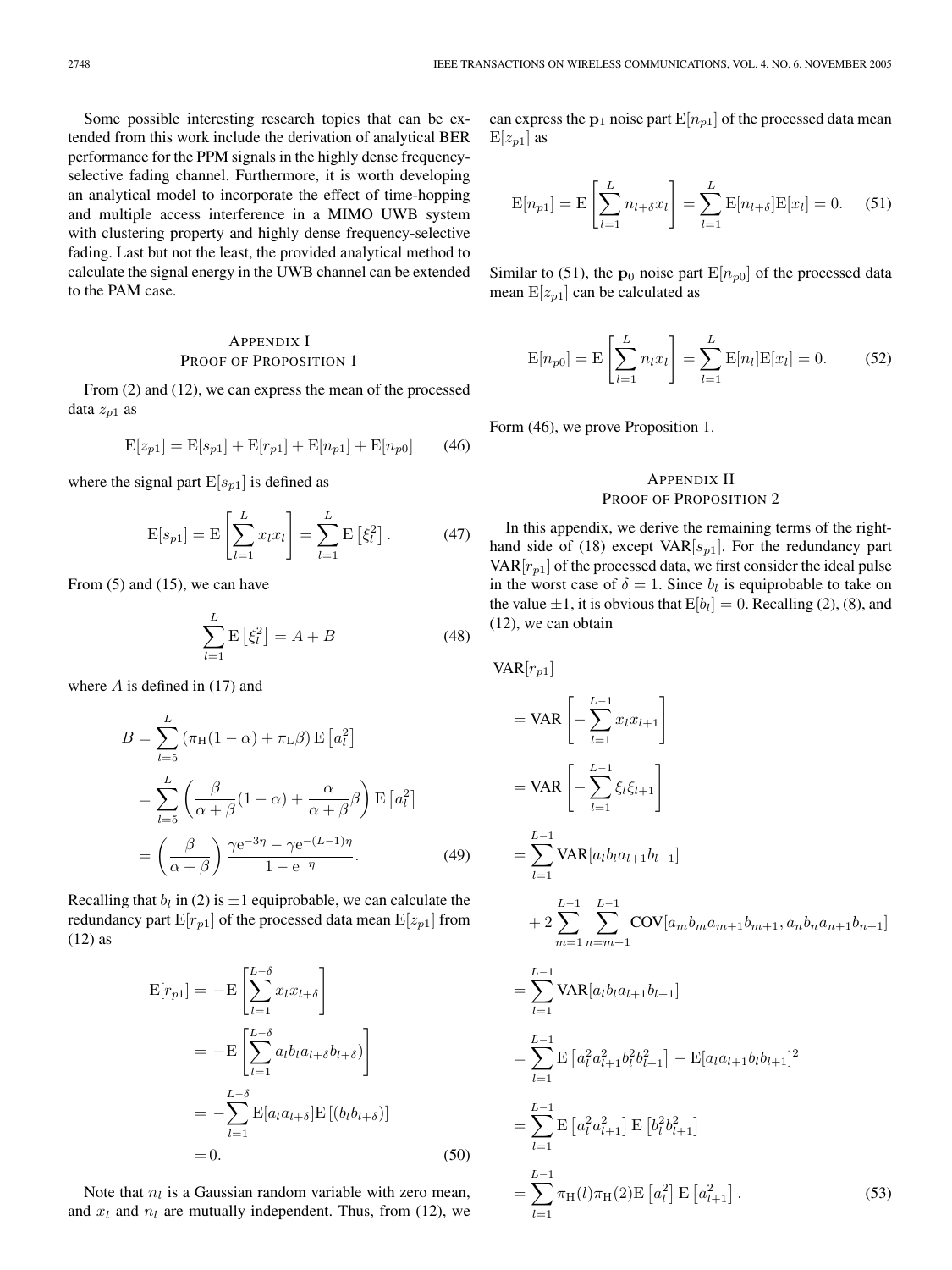For the more general case  $\delta \neq 1$ , one can derive

$$
\text{VAR}[r_{p1}] = \sum_{l=1}^{L-\delta} \pi_{\text{H}}(l)\pi_{\text{H}}(\delta+1)\text{E}\left[a_l^2\right]\text{E}\left[a_{l+\delta}^2\right].\tag{54}
$$

Next, we derive the noise part  $VAR[n_{p1}]$  of the processed data variance  $VAR[z_{p1}]$ . For the Gaussian noise with zero mean and the variance of  $\sigma_n^2/2$ 

$$
VAR[n_{p1}] = VAR\left[\sum_{l=1}^{L} n_{l+1}x_{l}\right]
$$
  
=  $\sum_{l=1}^{L} VAR[n_{l+1}x_{l}]$   
+  $2\sum_{m=1}^{L-1}\sum_{n=m+1}^{L} COVID[n_{m+1}x_{m}, n_{n+1}x_{n}]$   
=  $\sum_{l=1}^{L} \frac{\pi_{H}(l)\sigma_{n}^{2}}{2} E[a_{l}^{2}].$  (55)

Similarly, we can obtain

$$
VAR[n_{p0}] = \sum_{l=1}^{L} \frac{\pi_H(l)\sigma_n^2}{2} E\left[a_l^2\right]
$$
 (56)

and

$$
COV[s_{p1}, r_{p1}] = E[s_1r_{p1}] - E[s_1]E[r_1]
$$
  
= 
$$
\sum_{l=1}^{L-1} \pi_H(l)\pi_H(2)E[a_l|n_l \neq 0]E[a_l^2]E[a_{l+1}^2]
$$
  
= 0. (57)

Last, it is easy to show that

$$
COV[s_{p1}, r_{p1}] = COV[s_{p1}, n_{p1}] = COV[s_{p1}, n_{p0}]
$$

$$
= COV[r_{p1}, n_{p1}] = COV[r_{p1}, n_{p0}]
$$

$$
= COV[n_{p1}, n_{p0}] = 0.
$$
 (58)

Hence, from  $(21)$ – $(24)$  and  $(53)$ – $(58)$ , we have proven Proposition 2.

#### ACKNOWLEDGMENT

The authors are thankful for the valuable comments by Prof. A. Svensson and anonymous reviewers. The authors thank Prof. M. Z. Win and A. F. Molisch for their UWB tutorial course and helpful discussions.

#### **REFERENCES**

[1] K. Siwiak and D. McKeown, *Ultra-Wideband Radio Technology*. Chichester, U.K.: Wiley, 2004, pp. 39–52.

- [2] K. Siwiak, "Ultra-wide band radio: Introducing a new technology," in *IEEE Vehicular Technology Conf.*, Rhodes, Greece, Spring 2001, vol. 2, pp. 1088–1093.
- [3] M. Z. Win and R. A. Scholtz, "Impulse radio: How it works," *IEEE Commun. Lett.*, vol. 2, no. 2, pp. 36–38, Feb. 1998.
- [4] ——, "Ultra-wide bandwidth time-hopping spread-spectrum impulse radio for wireless multiple-access communications," *IEEE Trans. Commun.*, vol. 48, no. 4, pp. 679–689, Apr. 2000.
- [5] ——, "Characterization of ultra-wide bandwidth wireless indoor channels: A communication-theoretic view," *IEEE J. Sel. Areas Commun.*, vol. 20, no. 9, pp. 1613–1627, Dec. 2002.
- [6] S. M. Alamouti, "A simple transmit diversity technique for wireless communications," *IEEE J. Sel. Areas Commun.*, vol. 16, no. 8, pp. 1451– 1458, Oct. 1998.
- [7] V. Tarokh, H. Jafarkhani, and A. R. Calderbank, "Space–time block codes from orthogonal designs," *IEEE Trans. Inf. Theory*, vol. 45, no. 5, pp. 1456–1467, Jul. 1999.
- [8] V. Tarokh, N. Seshadri, and A. R. Calderbank, "Space–time codes for high data rate wireless communication: Performance criterion and code construction," *IEEE Trans. Inf. Theory*, vol. 44, no. 2, pp. 744–765, Mar. 1998.
- [9] A. F. Naguib, V. Tarokh, N. Seshadri, and A. R. Calderbank, "A space–time coding modem for high-data-rate wireless communications," *IEEE J. Sel. Areas Commun.*, vol. 16, no. 8, pp. 1459–1478, Oct. 1998.
- [10] H. E. Gamal, A. R. Hammons, Y. Liu, M. P. Fits, and O. Y. Takeshita, "On the design of space–time and space-frequency codes for MIMO frequency-selective fading channels," *IEEE Trans. Inf. Theory*, vol. 49, no. 9, pp. 2277–2292, Sep. 2003.
- [11] A. Sibille and S. Bories, "Spatial diversity for UWB communications," in *5th Eur. Personal Mobile Communications Conf. (EPMCC)*, Glasgow, U. K., Apr. 2003, pp. 367–370.
- [12] S. S. Tan, B. Kannan, and A. Nallanathan, "Ultra-wideband impulse radio systems with temporal and spatial diversities," in *IEEE Vehicular Techology Conf., Fall*, Orlando, FL, Oct. 2003, pp. 607–611.
- [13] M. Weisenhorn and W. Hirt, "Performance of binary antipodal signaling over the indoor UWB MIMO channel," in *IEEE Int. Conf. Communications*, Anchorage, AK, May 2003, pp. 2872–2878.
- [14] L. Yang and G. B. Giannakis, "Analog space-time coding for multiantenna ultra-wideband transmissions," *IEEE Trans. Commun.*, vol. 52, no. 3, pp. 507–517, Mar. 2004.
- [15] F. Zhu, Z. Wu, and C. R. Nassar, "Generalized fading channel model with application to UWB," in *IEEE Conf. Ultra Wideband Systems and Technologies*, Baltimore, MD, 2002, pp. 13–17.
- [16] H. Hashemi, "Impulse response modeling of indoor radio propagation channels," *IEEE J. Sel. Areas Commun.*, vol. 11, no. 7, pp. 967–978, Sep. 1993.
- [17] M. Z. Win, F. Ramirez-Mireles, R. A. Scholtz, and M. A. Barnes, "Ultrawide bandwidth (UWB) signal propagation for outdoor wireless communications," in *IEEE Vehicular Technology Conf.*, Phoenix, AZ, May 1997, vol. 1, pp. 251–255.
- [18] M. Z. Win, R. A. Scholtz, and M. A. Barnes, "Ultra-wide bandwidth signal propagation for indoor wireless communications," in *IEEE Int. Conf. Communications*, Montreal, QC, Canada, Jun. 1997, vol. 1, pp. 56–60.
- [19] D. Cassioli, M. Z. Win, and A. F. Molisch, "A statistical model for the UWB indoor channel," in *IEEE Vehicular Technology Conf., Spring*, Rhodes, Greece, 2001, vol. 2, pp. 1159–1163.
- [20] J. Keignart and N. Daniele, "Subnanosecond UWB channel sounding in frequency and temporal domain," in *IEEE Conf. Ultra Wideband Systems and Technologies*, Baltimore, MD, 2002, pp. 25–30.
- [21] J. Foerster et al., "Channel modeling sub-committee report final," IEEE P802.15 Wireless Personal Area Networks, VOCAL Technologies, Ltd., Amherst, NY, P802.15-02/490r1-SG3a, Feb. 2003.
- [22] R. T. Derryberry, S. D. Gray, D. M. Ionescu, G. Mandyam, and B. Raghothaman, "Transmit diversity in 3G CDMA systems," *IEEE Commun. Mag.*, vol. 40, no. 4, pp. 68–75, Apr. 2002.
- [23] R. C. Qiu, "A generalized time domain multipath channel and its application in ultra-wideband (GWU) wireless optimal receiver design: System performance analysis," in *IEEE Wireless Communication and Network Conf.*, Atlanta, GA, Mar. 2004, pp. 901–907.
- [24] A. Leon-Garcia, *Probability and Random Processes for Electrical Engineering*, 2nd ed. Reading, MA: Addison-Wesley, 1994, p. 466.
- [25] H. Stark and J. W. Woods, *Probability and Random Processes With Application to Signal Processing*, 3rd ed. Englewood Cliffs, NJ: Prentice-Hall, 2002, pp. 322–323.